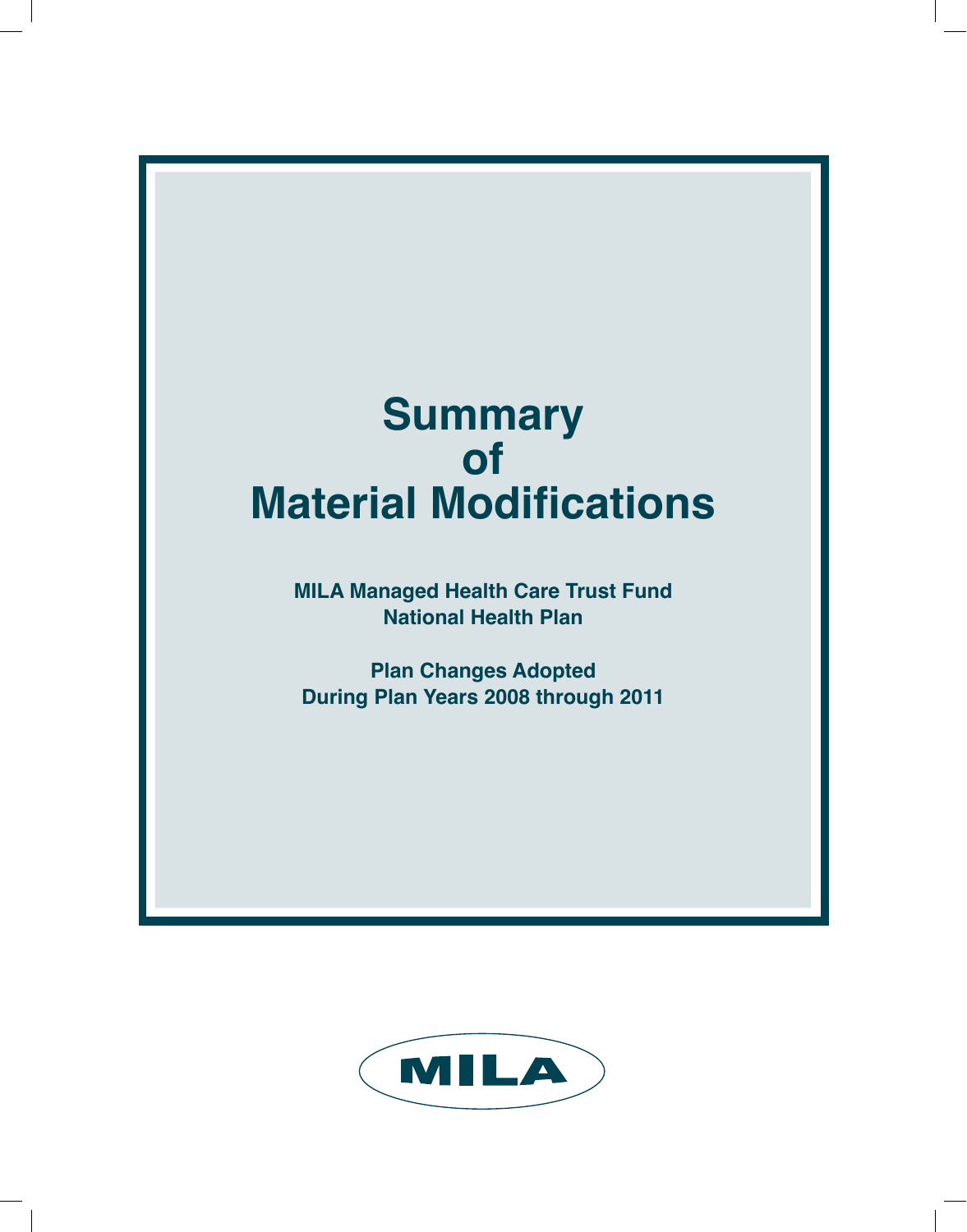# <u>ta ka</u> **The MILA National Health Plan**

# **Summaries of Material Modification 2008 through 2011**

The MILA National Health Plan issued a Summary Plan Description (SPD) in booklet form in June 2008. This SPD provided a thorough description of the MILA medical, behavioral health and prescription drug coverage that is available:

- To qualified members and their eligible family members under the Premier, Basic and Core plans, and
- To qualified pensioners and their eligible family members under the Premier, Basic and Medicare Wrap-Around plans.

Since that SPD was published, the MILA Trustees have made several benefit enhancements and changes to the MILA National Health Plan. In addition, they also have directed that clarifications to the Plan be published to help members better understand important features of the Plan. Accordingly, Summaries of Material Modification (SMMs) were issued announcing enhancements and clarifications during November of each year: 2008 through 2011. This document provides a compilation of the SMM announcements in one easy-to-access document.

If you have questions concerning the information contained in this document, please call, e-mail or fax the MILA Fund Office using the contact information supplied in your SPD on page 91.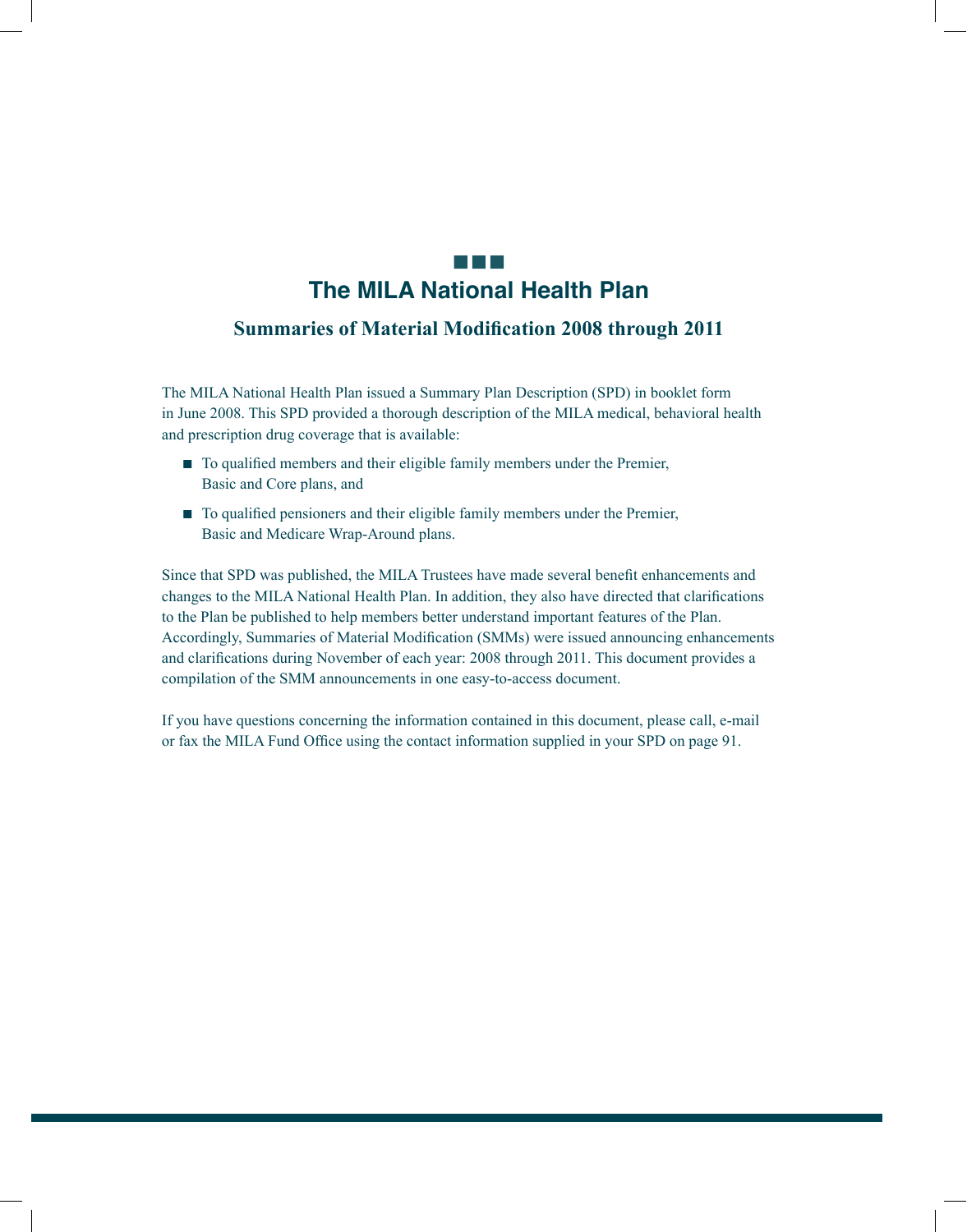## **Summary Plan Description (SPD) Changes/Clarification**

In using the MILA Summary Plan Description since its publication in June 2008, we have found several areas of coverage where further discussion is helpful to ensure that the benefit plan description is more accurate. Although these changes are minor, it is essential that this description of the benefit plans be provided to Plan Participants and their beneficiaries.

- **Page 15, In-Network Plan Benefits in the Basic Plan.** When you are hospitalized in an In-Network hospital, you will pay a copay of \$350 and then 30% of the remaining cost. If you are hospitalized an additional time during the year, a second copay will not apply but you will pay 30% of the cost until you have paid an amount equal to your out-of-pocket maximum for that year.
- **Page 34, Understanding what is covered in "care from a Specialist."** One type of specialty care that is listed is for acupuncture or acupressure. Care is covered only if it is provided by a Network provider and the covered cost is limited to \$80 per visit.
- **Page 34, Understanding what is covered in "care from a Specialist."** A specialist might provide treatment for conditions affecting the joints between the jawbone and the skull, known as temporomandibular joint (TMJ) disorder or craniomandibular joint disorder. Covered expenses are limited to non-surgical treatment and reimbursement for those expenses is limited to no more than \$1,000 per calendar year. Further, there is no coverage provided for the surgical treatment of these disorders.
- **Page 35, Understanding what is covered under "Urgent Care."** If you need an ambulance for emergency care in a hospital emergency room, the Plan will pay in accordance with the benefit provisions of the Plan in which you are enrolled.
- **Page 37, Understanding what is covered under "Ambulance Service."** Costs are paid in accordance with the benefit provision of the Plan in which you are enrolled for licensed ambulance service to or from the nearest hospital, skilled nursing facility or hospice where the patient can get needed medical care or treatment.
- **Page 48, Understanding what is covered under "Medical expenses not covered under the Plan – Home Health Care."** The following additional bullet describing care which is not covered is added to the description of care not covered: "Care which is designed to provide assistance in the activities of daily living, including but not limited to eating, bathing, dressing or other custodial services or self-care activities, homemaker services and services primarily for rest or domiciliary or convalescent care.
- **Page 48, Understanding what is covered under "Medical expenses not covered under the Plan — fertility tests or procedures to correct infertility."** The statements under this bullet should read as follows: Fertility tests and procedures performed by an Out-of-Network provider to correct infertility are not covered unless you are eligible for out-of-area benefits. However, the actual or attempted impregnation or other fertilization expenses, including but not limited to artificial insemination, in vitro fertilization, embryo transplant, gamete intrafallopian transfer (GIFT), zygote intra-fallopian transfer (ZIFT), and related procedures or services are not covered under the Plan whether performed by a Network or an Out-of-Network provider.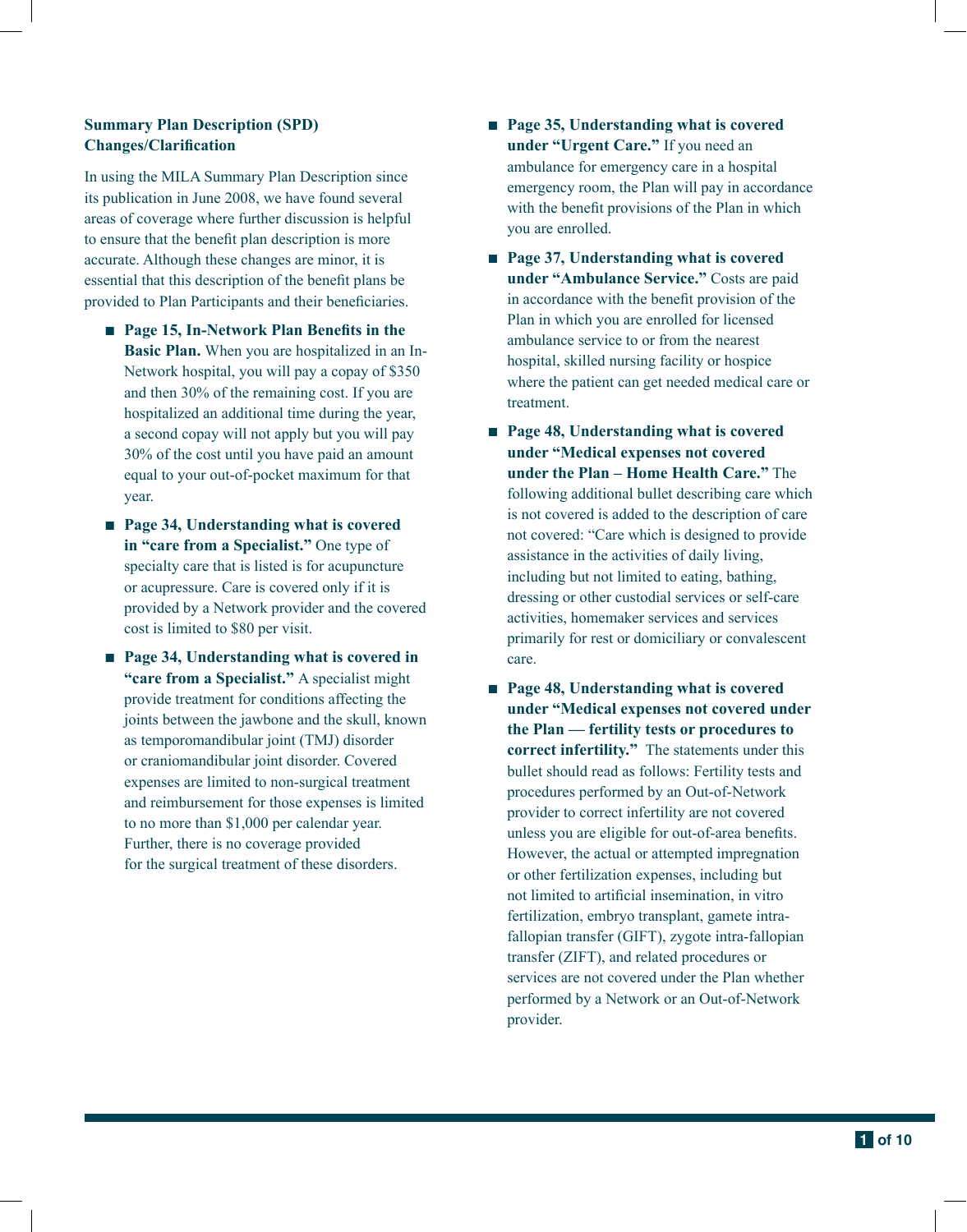- **Page 59, Your Orphaned Children.** Your unmarried child or children who are orphaned while they are covered under the Plan will remain eligible for coverage while they remain within the Plan's limiting age provided that they are not covered under another Plan with which MILA would otherwise coordinate its benefits and provided they do not qualify for coverage as a result of employment. MILA coordinates its benefits with other group plans, including multiemployer and association plans, whether insured or self-funded and with certain governmental plans. It does not coordinate its benefits with individual insurance plans. See page 53-54 for more information on MILA's Coordination of Benefits provisions.
- **Page 64, Participation under the Plan, in the table contained in "When Coverage Ends."** Coverage will end for the Surviving Spouse and for any eligible dependent children on the date the Surviving Spouse remarries.
- **Page 64, Participation under the Plan, in the table contained in "When Coverage Ends."** Coverage for the incapacitated child will end on the date he or she is no longer incapacitated or the date on which he or she is no longer dependent upon you or your Surviving Spouse for support and maintenance. However, if your incapacitated child is orphaned, coverage for that incapacitated child will continue as long as he or she remains incapacitated and is not a ward of the Court or any government.
- **Page 74, Medicare Advantage Plans.** If a MILA pensioner or that pensioner's spouse or dependents elects coverage under a Medicare Advantage Plan, that individual will have coverage under the Medicare Advantage Plan instead of coverage under MILA. If a medical service or supply is not covered under that Plan, it will not be eligible for coverage under MILA. Therefore, it is extremely important for a person who elects coverage under a Medicare Advantage Plan to maintain full Medicare coverage (that is, coverage under Medicare Parts A, B and D).

## **Important Reminders**

## **Medicare's Prescription Drug Program**

If you are a pensioner who is covered in the MILA Medicare Wraparound Plan and you enroll in a Medicare Part D Medicare Prescription Drug Plan, your MILA prescription coverage with CVS Caremark will be terminated for both you and your dependents. If your spouse is eligible for Medicare and enrolls in Medicare Part D, MILA's prescription coverage will be terminated only for your spouse. For most members MILA's prescription coverage through CVS Caremark provides prescription coverage that is at least as good as and frequently much better than coverage provided through a Medicare Part D Prescription Drug Plan. If you are considering enrolling in a Medicare Part D Prescription Drug Plan, you should carefully review the MILA Summary Plan Description on pages 22 and 23.

## **Coverage for surviving spouses and children of an active longshore employee or a pensioner with 25 years or more years of service:**

If an active longshore employee or a pensioner dies on or after May 1, 2008, and that active employee or pensioner had 25 or more years of credited service, the surviving spouses and any eligible dependents will qualify for MILA health care benefits.

## **Notifications to MILA – Loss of Coverage by Spouse or Dependent Child.**

Under the COBRA Continuation of Coverage law, you or your dependent are responsible for notifying MILA of the occurrence of certain qualifying events under which you or your dependent will lose coverage under the Plan. Those qualifying events are your divorce or your child ceasing to be an eligible dependent under the Plan. If you fail to notify MILA within 60 days of the date your coverage terminates due to the occurrence of one of these events, you will lose the right to continue coverage. In addition, if any claims are paid by the Plan after coverage should have been terminated, you will be responsible for reimbursing the Plan for the cost of those claims.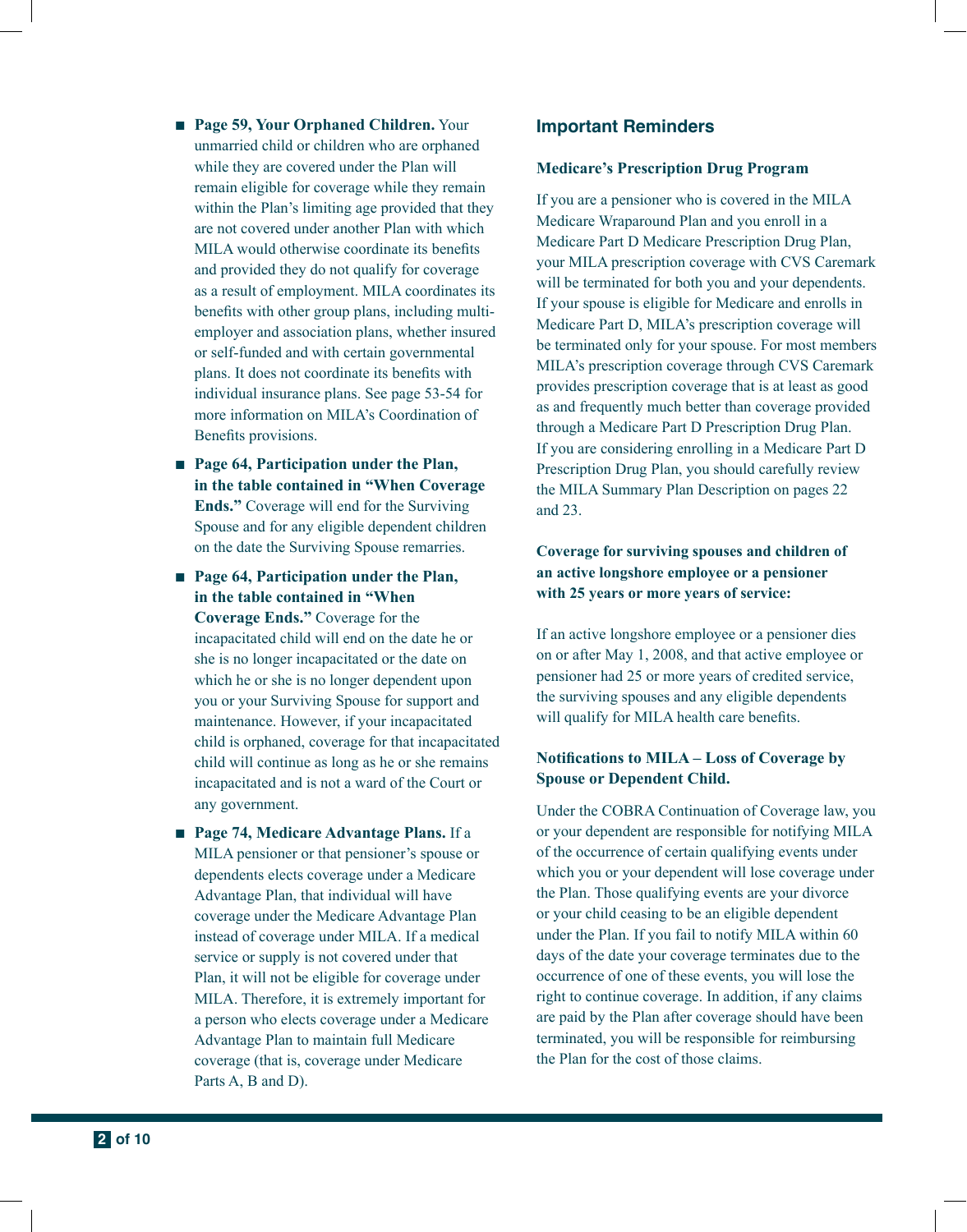## **Notifications to MILA — Eligible to enroll in Medicare**

The Plan requires that if you are a pensioner or the dependent of a pensioner and you become eligible to enroll in Medicare, you must enroll and you must notify the Plan immediately in order that we may pay claims correctly. In addition, if you return to active work after you have enrolled in Medicare as a pensioner or the dependent of a pensioner, the Plan requires that you notify MILA immediately in order that we may pay claims correctly.

If you have MILA coverage because of credited hours and you have not retired, you do not need to enroll in Medicare. If you elect to enroll in Medicare, MILA will be your primary coverage and Medicare will be your secondary coverage.

## **Notifications to MILA — Dependent Enrollment Requirement**

You must enroll your eligible dependents in order for them to have coverage under MILA. If you enroll an eligible dependent within 31 days of that person becoming eligible for coverage, then coverage will begin on that date the person was eligible. If you enroll the person after 31 days from the date the person was eligible, then coverage will not begin until the person is enrolled. For example, if you were married on June 15, you would have until July 16 to enroll your spouse and coverage would begin on the date of your marriage. Otherwise, your spouse's coverage would not begin until you enrolled him or her.

#### a kacamatan

# **Effective October 2008 — Enhancements to the Prescription Program**

## **Automatic Prescription Refill and Renewal Program**

This voluntary program combines the benefits of mail service with the convenience of automatic prescription refills and/or renewals. If you or a family member takes maintenance medications for a chronic condition or long-term therapy, you may elect to participate in the CVS Caremark Mail Service Pharmacy's new automatic

prescription refill and/or automatic prescription renewal program for those prescription drugs. This new program would then provide you with the convenience and ease of automatic refills and renewals.

To find out if your maintenance medications are eligible and to take advantage of this service at no additional cost to you, simply log on to **www. caremark.com** and click on "Refill Prescriptions" or call Customer Care at the toll-free number on the back of your prescription benefit ID card.

## **Here's How the Program Works**

Automatic refills and/or automatic renewals are available for most common maintenance medications for chronic conditions or for longterm therapy. A few examples of drugs that are particularly suitable for this program include medications for managing high blood pressure, high cholesterol and diabetes.

**1. Automatic Prescription Refill**

Several days before it is time for your mail service prescription to be refilled, CVS Caremark will send you an alert that your order automatically will be refilled unless you tell CVS Caremark not to fill your prescription. If CVS Caremark does not hear from you before the normal refill date, the prescription will be filled and automatically sent to you at the appropriate time. If you need to cancel the order, you can do so. This helps ensure that CVS Caremark will only send you a refill for a medication that you are still taking.

#### **2. Automatic Prescription Renewal**

CVS Caremark will request a new prescription from your doctor when your prescription is about to expire or when the last refill has been used. Before a prescription expires or runs out of refills, CVS Caremark will send you an alert that it is contacting your doctor to obtain a new prescription. If you need to cancel the order, you can do so.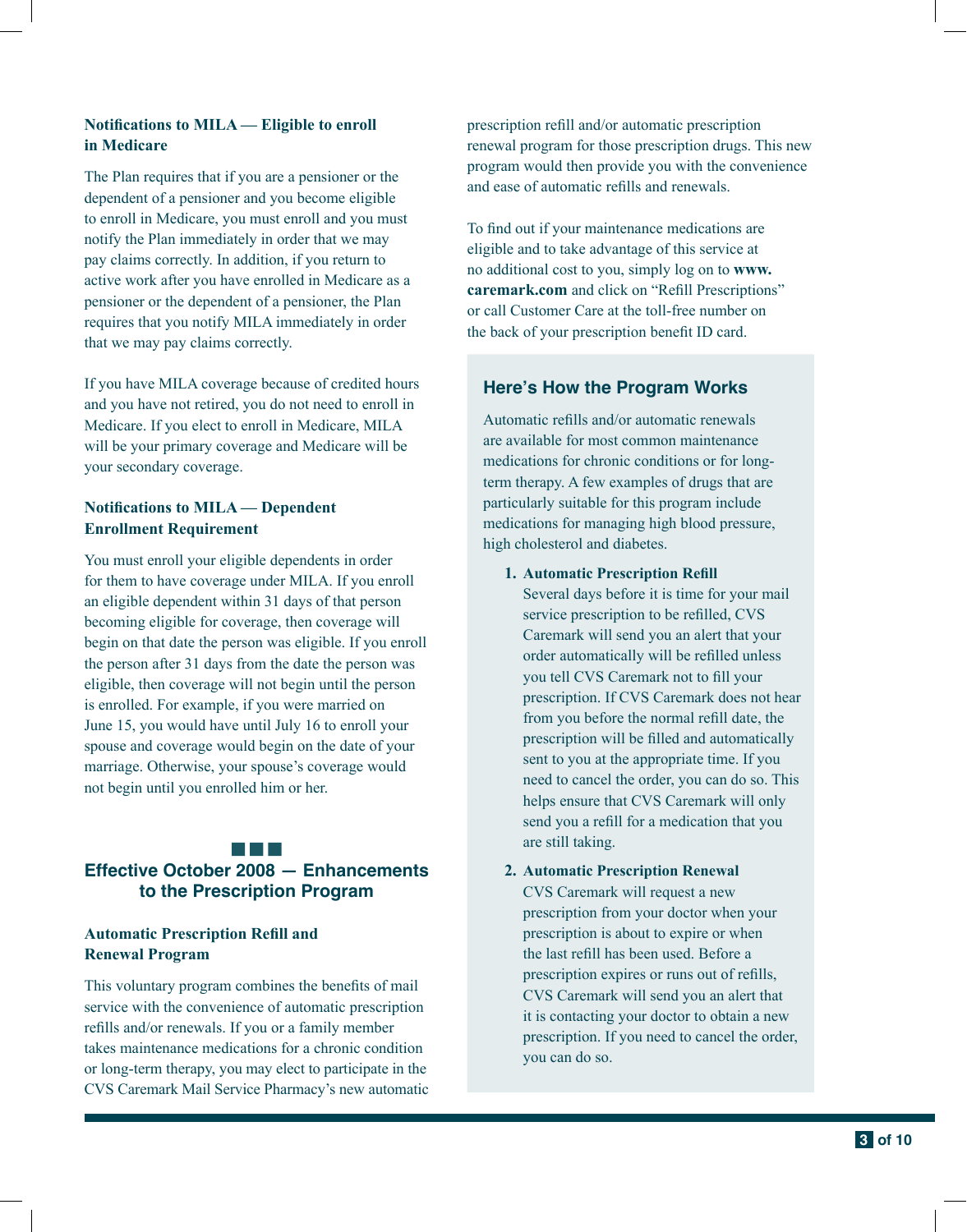#### **3. Enrollment**

You can conveniently enroll by visiting **www.caremark.com** and clicking on "Refill Prescriptions" or by calling Customer Care at the toll-free number on the back of your ID card. If you enroll on **www.caremark.com**, all prescriptions eligible for the program will have a check box. If you enroll by calling Customer Care, the representative will tell you which prescriptions are eligible. You will choose which prescriptions will be in the automatic refill or automatic renewal program.

In addition to telling us which prescriptions to include, you will need to tell us how you would like to be contacted (automated phone call, e-mail or text message) for receiving messages regarding mail service prescription orders. You also will be asked to provide your credit/debit card payment information at the time you enroll in the automatic refill and/or renewal program. Your credit/debit card will be charged when prescription orders are shipped. **Once your order has shipped, prescriptions cannot be returned for credit.**

For more information or to enroll in the program, please call Customer Care at the toll-free number on the back of your benefit ID card or visit the website at **www.caremark.com** and click on "Refill Prescriptions."

## <u>ta ka</u> **Effective December 2008**

#### **MILA/CVS Caremark ExtraCare Health Card**

To increase MILA participants' satisfaction, we are pleased to offer to all MILA participants, the ExtraCare Health Card Program. As a MILA participant, you can now receive a 20% discount off the purchase price of CVS store brand health-related products. Discounts are automatic at the register when you or a family member uses the card. The 20% discount is restricted and only applies to store brand products classified by CVS Caremark as health related. It does not apply to the purchase of alcohol, gift cards, lottery tickets, money orders, prescriptions, postage stamps, pre-paid cards, tobacco products, photo finishing or purchases made at **www.cvs.com.** 



## **MILA/CVS Caremark Maintenance Choice Program**

We are pleased to tell you about an important change to your prescription benefit plan. Starting **January 1, 2009,** you will have a *choice* of receiving your long-term medications (maintenance drugs), up to a 90-day supply, at either a **CVS Caremark Pharmacy** retail store or through **CVS Caremark Mail Service Pharmacy.** 

Your prescription benefit plan will allow only two 30-day fills (a new prescription and one refill) at a network retail pharmacy. After these two fills, the Plan will only cover 90-day fill prescriptions and these prescriptions must be filled through the **CVS Caremark Mail Service Pharmacy.** Beginning on January 1, 2009, you may have these 90-day supply prescriptions filled either by a local **CVS Caremark** 

## **Benefits for You**

The automatic prescription refill and/or renewal program:

- Makes managing your medications easier.
- Gives you greater convenience.
- Helps ensure that you take your medicine regularly, as instructed by your doctor. Doing so will help you to stay healthier and avoid costly emergency room visits and hospital stays.
- Helps you save money by eliminating unnecessary doctor visits. If your medical condition is well managed, you may not need to visit the doctor just to receive a new prescription. The automatic renewal program takes care of getting the new prescription for you.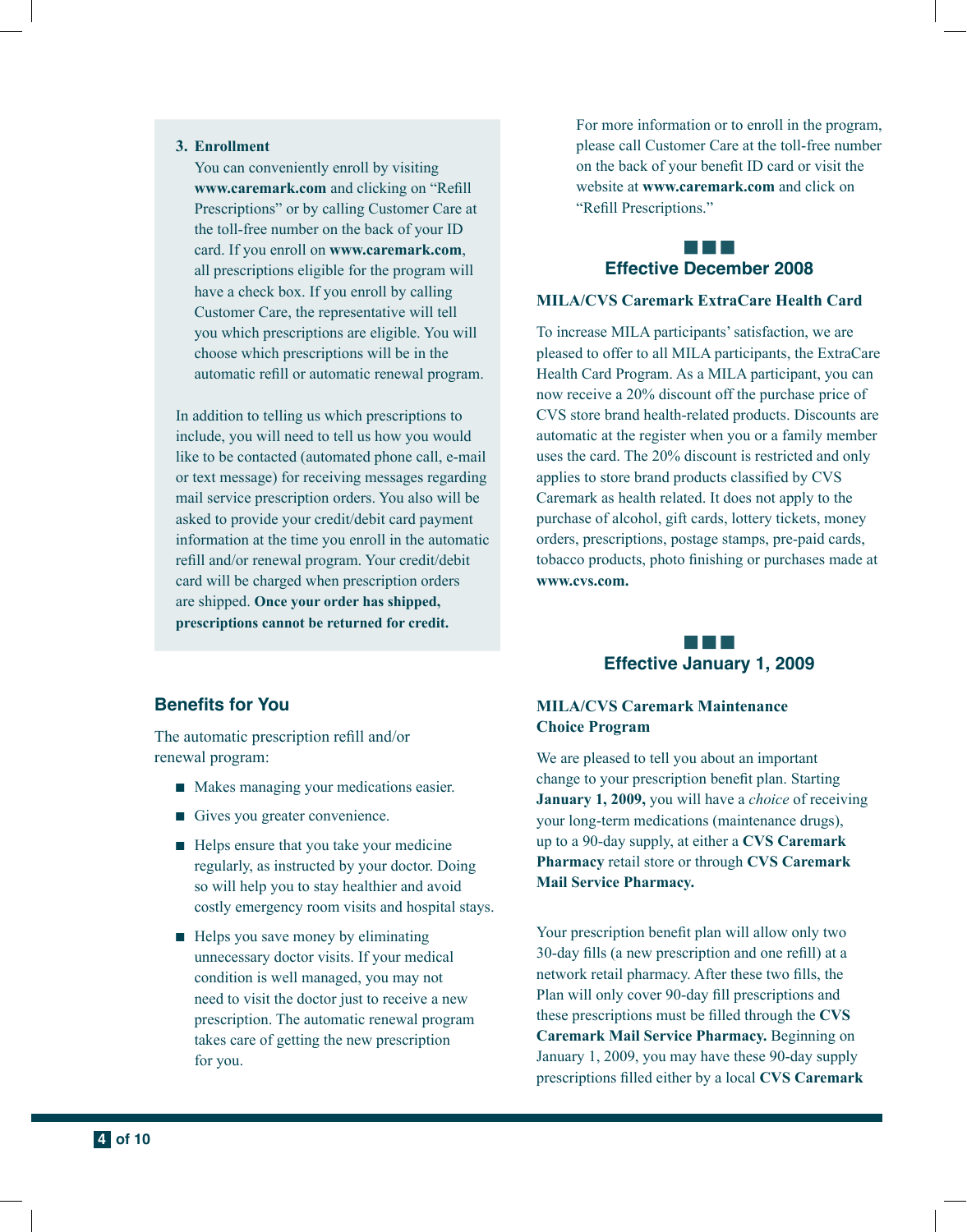**Pharmacy** or by the **CVS Caremark Mail Service Pharmacy.** You will pay the same lower mail-service copay at either location.

**Choose what is more convenient for you. The copay is the same either way.**

- If you currently receive your long-term medications from CVS Caremark Mail Service and wish to continue — **no action is required.**
- If you want to change how you receive your long-term medications by switching from the **CVS Caremark Mail Service** to a **CVS Caremark Pharmacy,** call CVS Caremark Customer Care toll free at 1**-866-875-MILA (1-866-875-6452)** and *we'll take care of it for you.* We will contact you after your last allowable fill at CVS Caremark Mail Service and, with your permission, we will contact your doctor to get a 90-day prescription to have filled based on your choice of pharmacy (Mail or Retail).
- If you have questions, please call CVS Caremark Customer Care toll-free at **1-866-875-MILA (1-866-875-6452).** CVS Caremark Customer Care is open 24 hours a day, seven days a week. Alternatively, you can visit **www.caremark.com.**

## **What's New**

## **Regional Distribution for Mail Order Prescriptions**

MILA and CVS Caremark are committed to continuous process and system improvements that will help increase operational efficiency and improve the service to our plan participants.

Beginning during 2009, one of MILA's new enhancements is regional distribution. Regional distribution uses our mail facility locations to ship medications to participants from a location that will provide a shorter delivery time.

The key benefit to our participants is increased satisfaction due to faster turnaround time. Many members can expect orders with shorter delivery times since the orders are now being dispensed from a pharmacy that is closer to their home. You may notice that your prescriptions are being shipped from a different pharmacy, but aside from the postmark, there should be no difference in the physical appearance of the order.

#### **Frequently Asked Questions**

- Q1: Why is my prescription coming from a different location than where I received it previously?
- A1: *Regional distribution allows for shipping your prescription from the closest pharmacy to where you live, helping to decrease the amount of time it takes you to receive your medication.*
- Q2: Will my prescription always come from the closest pharmacy?
- A2: *In most cases, yes. However, on occasion we may not ship from the location geographically closest to you because of postal delivery logistics, client mandate or regulatory issues.*
- Q3: Why was I not notified that I would possibly be receiving my prescription from a different location?
- A3: *Your prescriptions are routed behind the scenes to the appropriate dispensing pharmacy. The regional distribution enhancement is practically invisible to you since all our pharmacies use consistent processes and packaging. The only visible difference is the return address on the package.*

#### **MILA Disease Management Programs**

The MILA/CIGNA Well Aware for Better Health Disease Management Programs are available to assist participants who are living with the following chronic health conditions:

- Heart Disease;
- Diabetes;
- Low Back Pain;
- Asthma;<sup>\*</sup> and
- Weight Complications.<sup>\*</sup>

*\* The programs designated by an asterisk have been available since 1/1/2009.*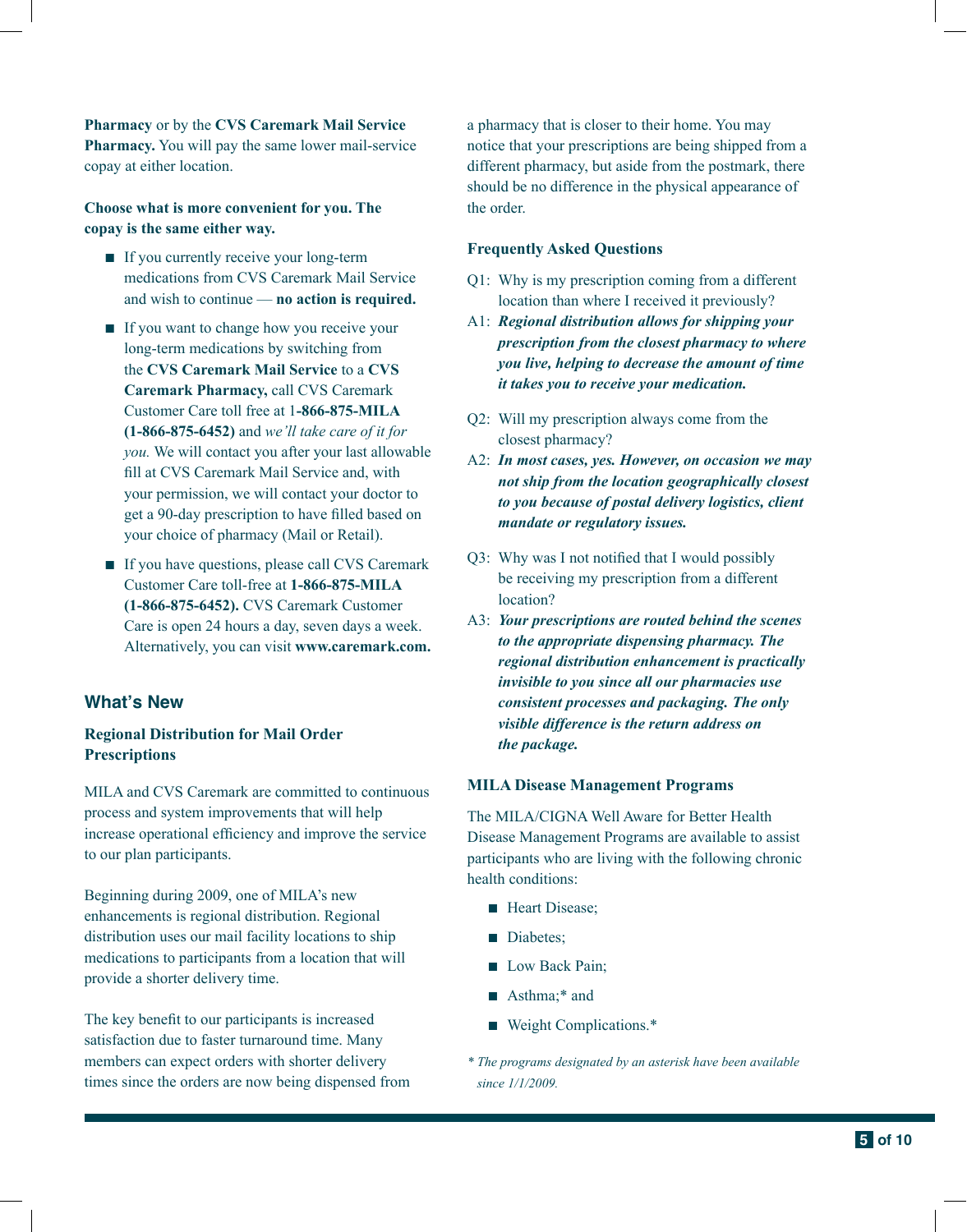## **CIGNA Lifestyle Management Program (Healthy Steps to Weight Loss)**

This program helps the participant who elects the program to manage his or her weight by using an individually appropriate combination of diet and non-diet approaches with the help of your personal physician and a dedicated Wellness Coach. It assists the individual by building confidence, becoming more active, eating healthier and changing habits that will help him or her feel better, look better and improve their overall health.

For more information on either the Disease Management Programs or on the Lifestyle Management Program (Healthy Steps to Weight Loss), contact MILA. You may also contact our Well Aware Team for the MILA/CIGNA Well Aware for Better Health Disease Management Programs at **1-866-797-5833** or visit the CIGNA Health Care website at **www.cigna.com/betterhealth** or call the number on the back of your MILA/CIGNA I.D. card.

## **CIGNA Healthy Pregnancies, Healthy Babies Program**

The CIGNA Healthy Pregnancies, Healthy Babies program aims to identify participants with risk factors so they can begin a plan of care early on in their pregnancies that could help minimize potential complications or premature births. To enroll, just call the toll-free number on your MILA/CIGNA I.D. card any time during your pregnancy.

#### **Walk-in Clinics**

- Walk-in Clinics are located in or near convenient retail stores and pharmacies such as: Target, CVS Caremark Pharmacies, and in-store health clinics, such as Minute Clinics in CVS Caremark Pharmacies, Little Clinic in Kroger and Publix stores and TakeCare Health Clinics in Walgreens and Eckerd stores.
- Care is provided quickly and conveniently, and with personal attention, from certified nurse practitioners and physician assistants qualified to evaluate, diagnose and prescribe medications for common illnesses such as strep throat, or pink eye. Care rendered at one of the designated walk-in clinics is in-network and is subject to a primary care copay.

## **During 2011 Various Benefits were Added or Revised and Improved**

The details of those additions and improvements were distributed during December 2010 to all MILA Members and their dependents in a letter that was sent together with Benefit Brochures entitled as follows:

#### **MILA — Your Wellness Plan**

This brochure announced that on January 1, 2011, CIGNA Behavioral Health would begin providing the services under MILA's Member Assistance Program (MAP) and it also would begin providing the Behavioral Health Network and the claim administration services that provide for the delivery of MILA's Behavioral Health Plan benefits. Not only would this change permit MILA to more closely integrate behavioral health with other medical care and to provide truly "open access" to behavioral health professional services; it also permitted MILA to provide the additional service integration between the medical and behavioral health benefits required by the federal law entitled, "Mental Health Parity and Addiction Equity Act of 2008."

MILA's Behavioral Health Care and Member Assistance Programs (MAP) have been designed to help you and your family members cope with issues relating to:

- Alcohol;
- Depression;
- Grief & Loss;
- Drugs/Substance Abuse;
- Stress: and
- Much more

These support services are available to you and your family through the MAP — free of charge, 24 hours/7 days per week/365 days per year through CIGNA Health Care for up to three visits. Thereafter, your visits and treatment will be covered under the provisions of MILA's Behavior Health Program provided through CIGNA Behavioral Health.

For more information on these programs, please call the phone number on the back of your I.D. card.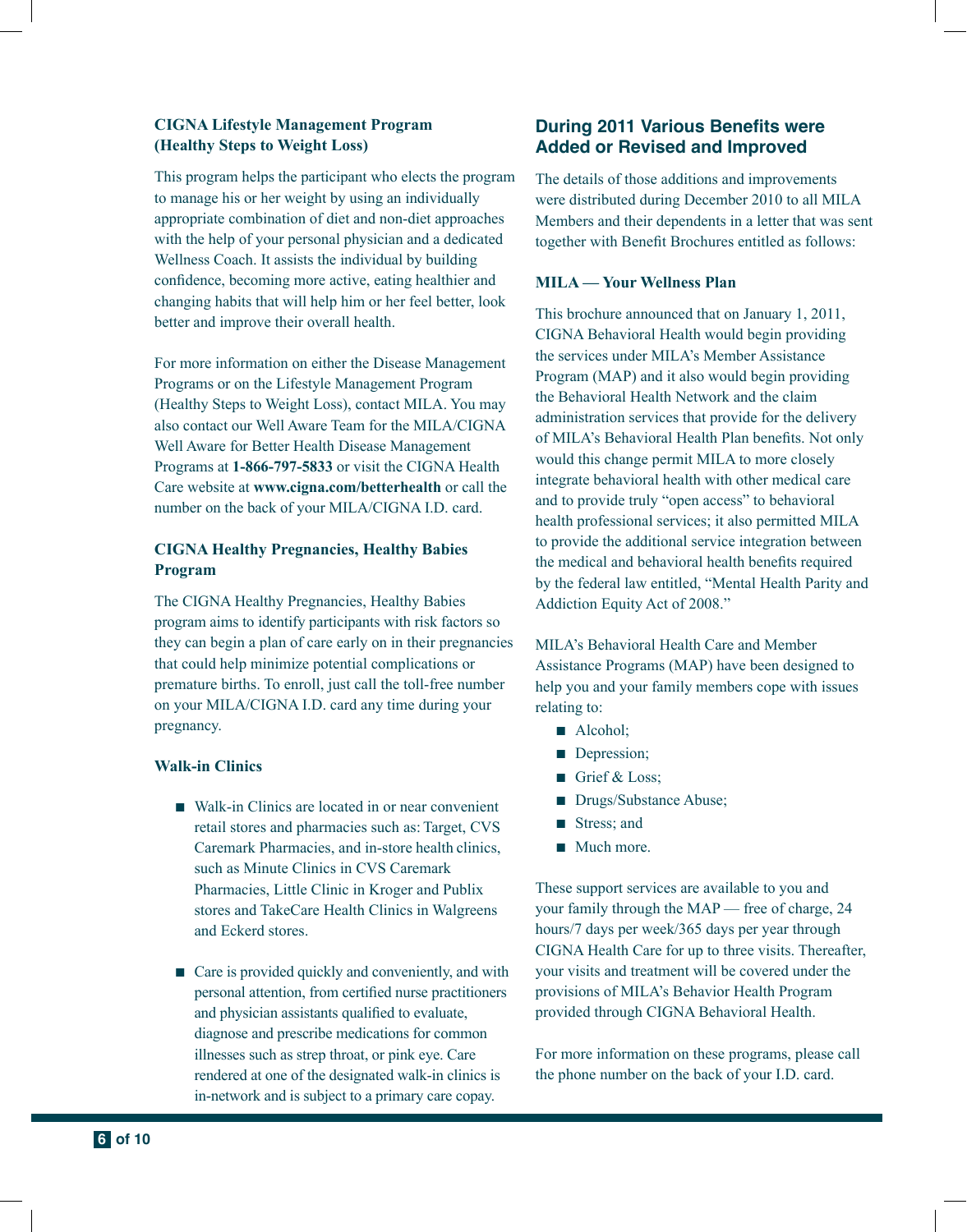## **Work/Life & Informational Support Program**

The MILA MAP Program, in addition to providing mental health and substance abuse services, also offers a Work/Life & Informational Support Program. This MAP program is available to our members and their eligible dependents. Get extra support for handling life's demands. You can call the telephone number on the back of your MILA/CIGNA I.D. card for advice on topics such as:

- Financial Services;
- Child Care and Adoption Services;
- Pet Care;
- Legal Services;
- Elder Care, including Adult Day Care; and
- Identity Theft.

A CIGNA Representative is ready to help assess your needs and develop a solution to help resolve your concerns 24 hours/7 days per week/365 days per year.

#### **MILA/CIGNA Healthy Rewards Program**

Reward yourself now and access your **Health Rewards program for discounts** on a wide range of health and wellness services and products such as:

- Weight Management and Nutrition;
- Alternative Medicine;
- Tobacco Cessation:
- Fitness Club Membership;
- Therapeutic Massage; and
- Much more.

## **MILA — Your Dental Plan**

This brochure provided a detailed description of the new MILA dental plan benefits that were effective January 1, 2011, and that replaced local dental plans which may have previously been administered by each Port. Aetna provides the network of dentists from whom members can receive the highest level of benefits under the Plan.

If a member chooses to seek service from a dentist who does not participate in the Aetna network, that dentist will be paid the same amount as would a participating dentist. However, that dentist might charge the member more than the participating Aetna Network dentist has agreed to charge in MILA's negotiated arrangement. Aetna is also MILA's Claims Administrator for all dental claims.

## **MILA — Your Vision Plan**

This brochure provided a detailed description of the new MILA vision plan benefits that were effective January 1, 2011, and that replaced local vision plans which may have previously been administered by each Port. EyeMed Vision Care provides the network of commercial optical stores and the optical professionals from whom members can receive the highest level of benefits under the Plan.

If a member chooses to seek vision services from an optical professional or store that does not participate in the EyeMed network, that professional or store will be paid the same amount as would a participating professional or store. However, the payment might not cover the full charge the member must pay the non-participating professional or store. EyeMed professionals and stores have agreed to accept charges that have been negotiated for the MILA Plan. EyeMed is also MILA's Claims Administrator for all vision care claims.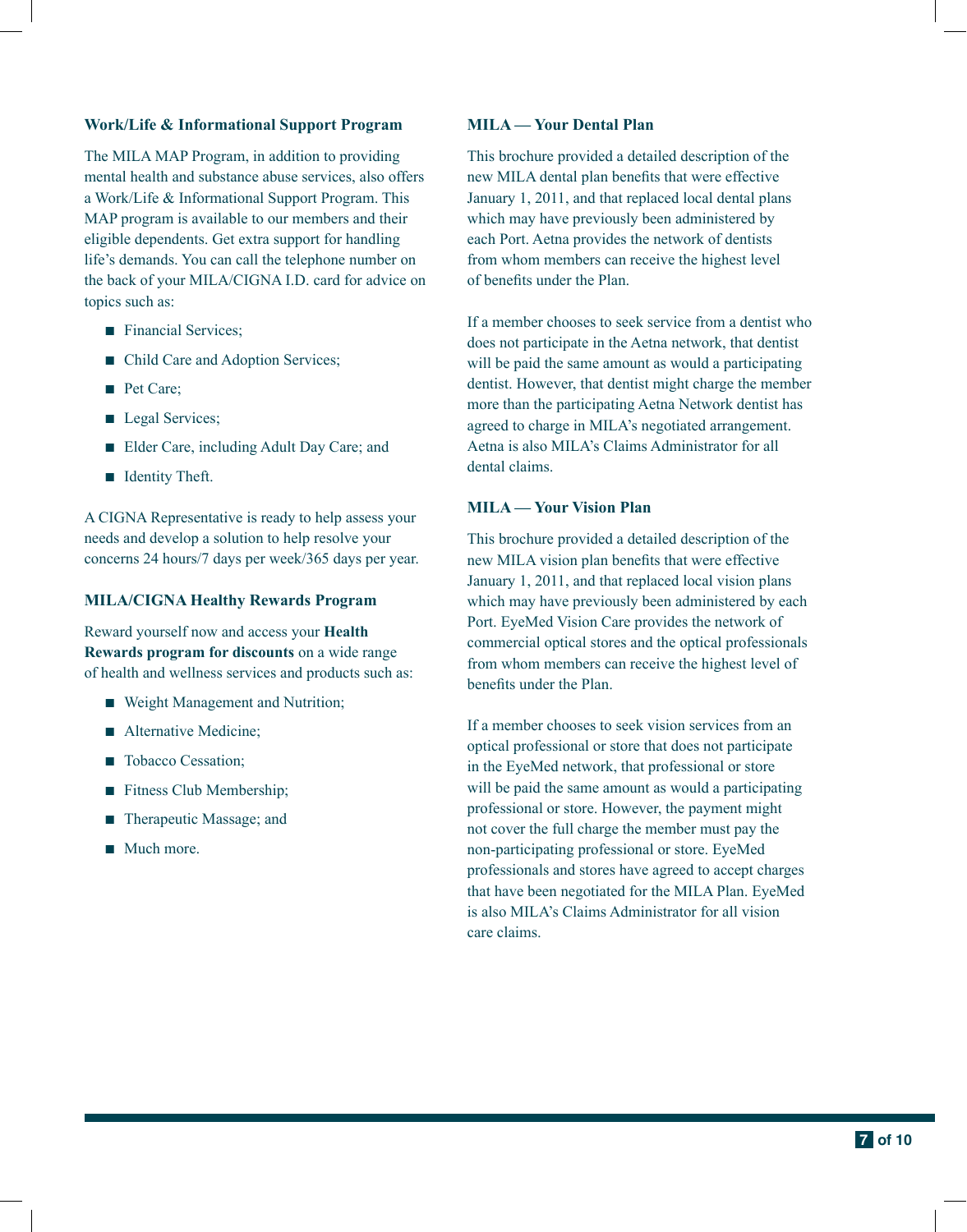## **What's New Under CVS Caremark in 2011**

#### **The CVS Caremark Pharmacy Advisory Program**

This program was introduced in the MILA Pharmacy Program on March 1, 2011, by CVS Caremark. Caremark provides special advisory services to participants who have diabetes when they present their prescriptions for filling or refilling at a CVS Caremark Pharmacy or to MILA's mail order CVS Caremark Pharmacy.

Participants who have diabetes frequently take more than one drug and can benefit from additional information about the importance of taking their prescribed medication and the best way to manage taking several drugs. The program is designed to supplement the information that has been supplied by the person's physician in order that the individual may follow his or her physician's instructions more fully.

## **CVS Caremark Also Offers to all our Eligible Members**

#### **Blood Glucose Meter**

Do you have diabetes? You may qualify for a blood glucose meter at no cost to you! How do you qualify for this offer?

- Have diabetes:
- Have MILA/CVS Caremark Mail Service prescription benefits; and
- Use ACCU-CHEK or OneTouch test strips that are covered by the CVS Caremark Mail Service.

The following blood glucose meter kits are currently offered:

- Roche ACCU-CHEK Aviva;
- Roche ACCU-CHEK Compact Plus;
- LifeScan OneTouch Ultra 2;
- LifeScan OneTouch UltraSmart; and
- LifeScan OneTouch UltraMini.

If you are eligible under the MILA Plan, you may qualify for an ACCU-CHEK or LifeScan OneTouch blood glucose meter at **no cost to you** when you order a 90-day supply of ACCU-CHEK or LifeScan OneTouch glucose meter test strips from our mail service pharmacy.

To see if you qualify for a blood glucose meter at no charge, please contact the CVS Caremark Diabetic Meter Team toll-free at 1-800-588-4456 or by calling the phone number on the back of your MILA/CIGNA I.D. card.

#### **Mobile Website — www.caremark.com**

You can now manage your prescription needs from your cell phone or your iPhone. This site provides users of cellular devices a more efficient way to:

- Refill mail service prescriptions;
- Request a new prescription;
- View Prescription history;
- Check order status;
- Check drug coverage and cost;
- Find a pharmacy; and
- More!

No matter how or where you access the site, your information is saved in real time, so it's always up to date. The best part is it's free! Simply visit **www.caremark.com** from your mobile Web device and register or log in to get started.

## **Health Care Reform Status for MILA, Effective January 1, 2011**

#### **Coverage for Children up to Age 26**

Beginning on January 1, 2011, your child (or children) who previously lost the right to MILA coverage may again be eligible, provided the child's parent continues to be eligible for MILA benefits. This change has occurred because MILA will comply with the new rules for the coverage for children that were enacted under Health Reform — also known as the Patient Protection and Affordable Care Act (PPACA) that was recently signed into law by President Barack Obama.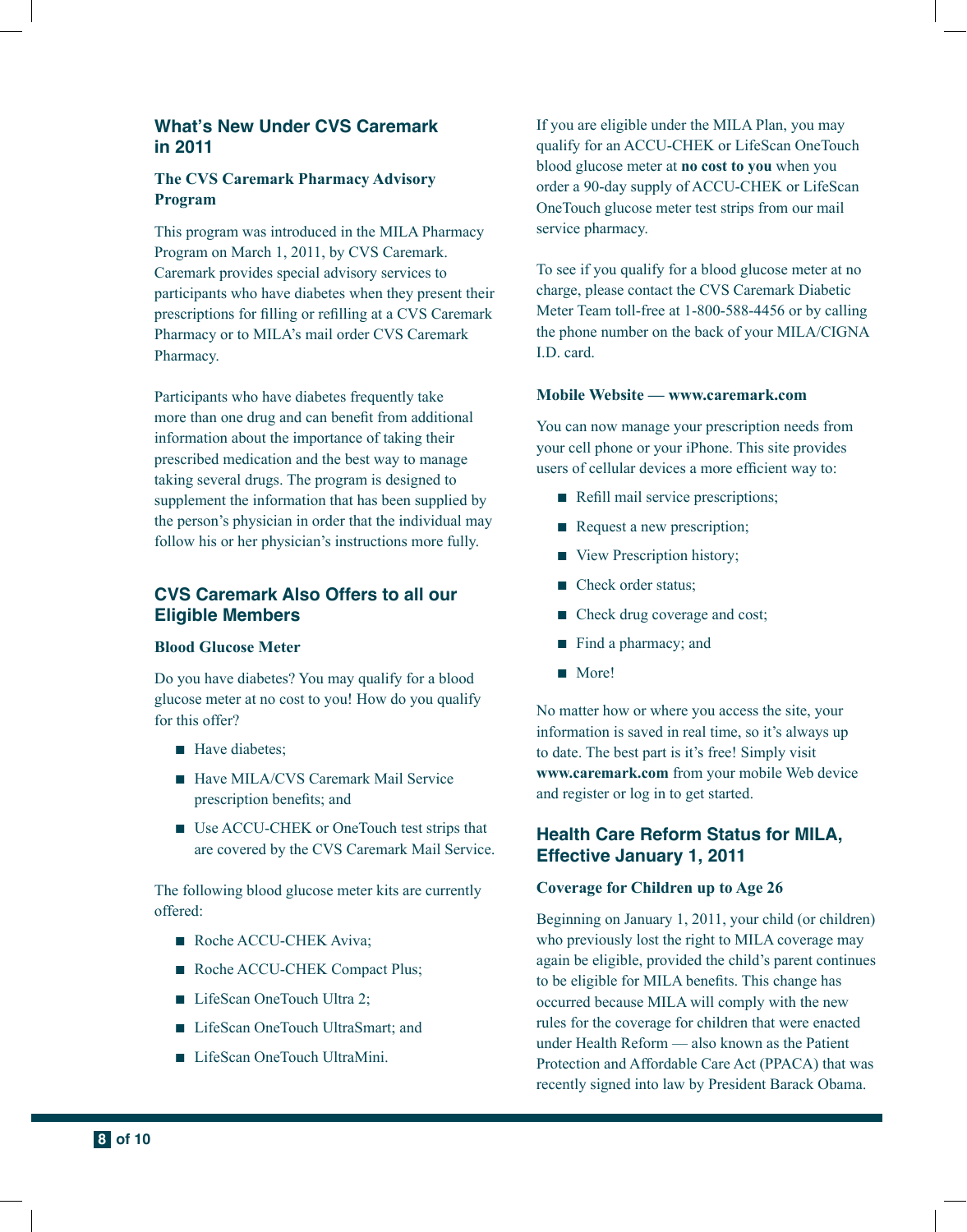This law required the Plan to change and expand the definition of who qualifies as a dependent child on January 1, 2011, as follows:

- The Plan must recognize only the child's relationship to the member as the basis for coverage rather than taking into consideration factors such as "financial support," "marital status" or "student status;" and
- The Plan must provide that coverage will be available up to the child's  $26<sup>th</sup>$  birthday; but
- The Plan will provide that coverage will terminate on the date that the child is employed and has the right to elect that employer's medical coverage (regardless of whether the employer's plan is as good as the MILA plan).

As a result of this change, the Plan will recognize as an eligible child any person who is (1) the natural child of the member, (2) the step child in the current marriage of the member, (3) a child for whom legal guardianship has been awarded to the member or (4) a child for whom coverage is required to be provided pursuant to an Adoption Agreement, a Qualified Medical Child Support Order (QMCSO) or National Medical Support Notice (NMSN). The Trustees have agreed that children will remain eligible until the end of the month in which they attain age 26 unless they first become eligible to elect medical coverage through their employer as indicated above.

**Please note** that a member's children will remain eligible until the attainment of age 26 as long as the member continues to be eligible for MILA benefits.

## **Grandfathered Status: MILA is a "Grandfathered" Plan under the Patient Protection and Affordable Care Act (PPACA or Health Reform)**

A great deal has been written since the passage of health care reform earlier this year. One of the major issues has been whether or not a particular plan is "grandfathered." A grandfathered plan is exempt from the provisions of the PPACA requiring coverage for recommended preventive care, coverage for emergency room services, choosing a primary care provider, enhanced appeals procedures for disallowed claims and nondiscrimination rules based on income levels.

A grandfathered plan must comply with the PPACA provisions requiring coverage of children up to age 26, annual and lifetime limit restrictions, and prohibitions on pre-existing conditions for persons up to age 19. The chief benefit of remaining as a grandfathered plan is that the plan can remain as is, with the exception of having to make the changes noted above.

The MILA Premier, Basic and Core Plans are grandfathered plans. The MILA Wrap-Around Plan is not subject to any of the requirements of PPACA. Aside from making the changes required by PPACA noted above, it is expected that the current MILA Plan provisions will remain unchanged through at least September 30, 2012, when the USMX-ILA Master Contract expires.

Although the MILA plans are grandfathered plans that are not required to make certain changes required by PPACA as noted above, the MILA benefit plans already include nearly every one of the benefit provisions which PPACA is imposing on plans that are not grandfathered. Furthermore, in order to retain the status as grandfathered plans, MILA cannot eliminate benefits, adopt or decrease annual benefit limits, increase co-insurance, increase deductibles or out-of-pocket maximums or increase copays.

However, always remember that the MILA Board of Trustees reserves the right, in its sole and absolute discretion, to amend or end this Plan at any time, subject to the terms of the applicable collective bargaining agreements. Finally, the parties to the Master Contract reserve the right to amend or end this Plan at any time.

Questions regarding which protections apply and which protections do not apply to a grandfathered health plan and what might cause a plan to change from grandfathered health plan status can be directed to MILA at the address and/or telephone number provided in the Summary Plan Description. You may also contact the Employee Benefits Security Administration, U.S. Department of Labor at **1-866-444-3272** or **www.dol.gov/ebsa/healthreform.** This website has a table summarizing which protections do and do not apply to grandfathered health plans.